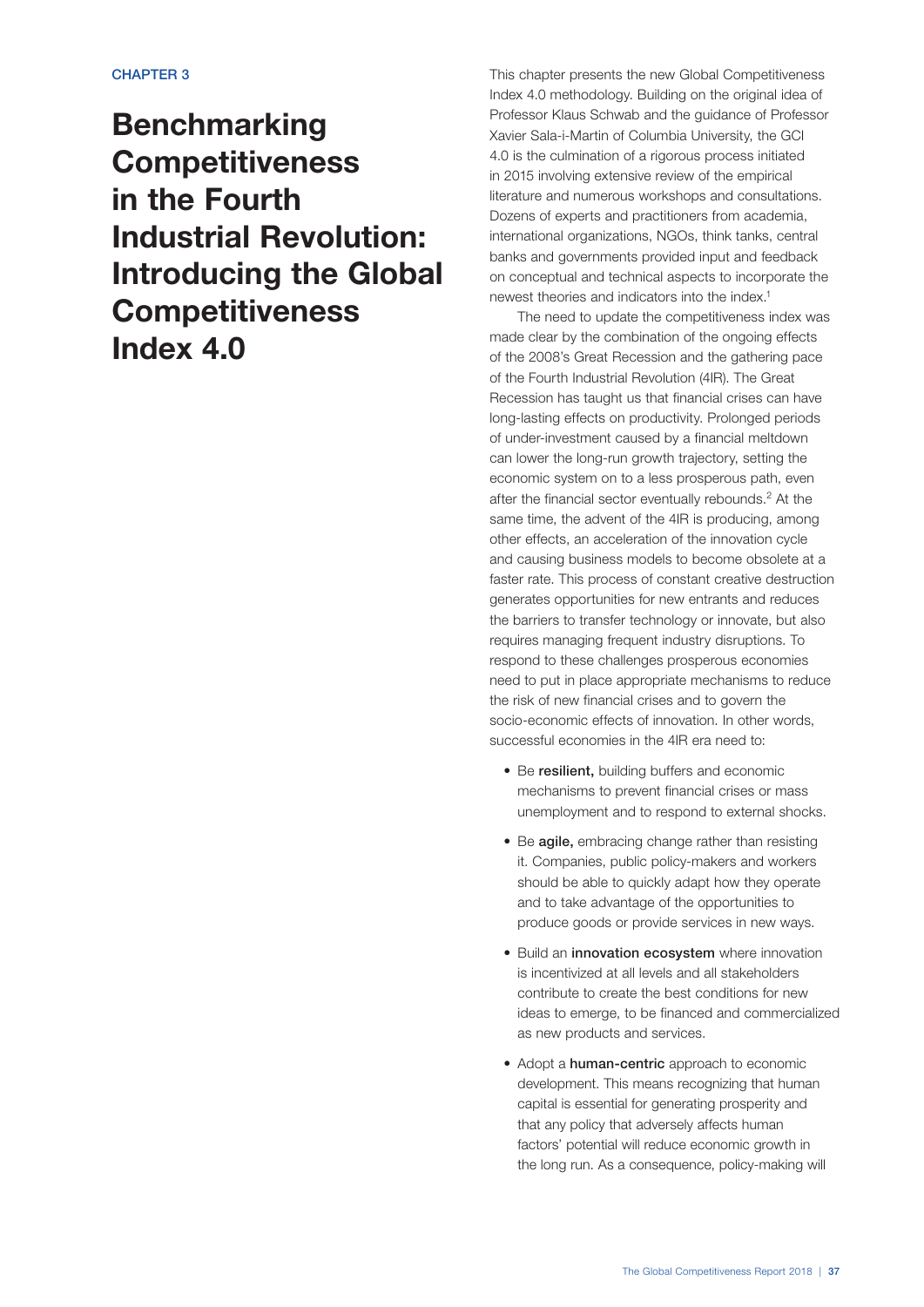# Box 1: Navigating the GCI 4.0 in light of the Fourth Industrial Revolution's (4IR) key concepts

The development of the GCI 4.0 has been guided by the emergence of new fundamental changes in the functioning of national economies with the advent of the Fourth Industrial Revolution (4IR). These concepts span across multiple factors captured by the GCI (see Figure 1). While organizing the index methodology across 12 pillars provides a clear structure for the computation of the index, and for actionable policy indications, it is also informative to look at the 12 pillars through the lens of the four meta-concepts described in this chapter: resilience, agility, innovative ecosystems and a human-centric approach. Looking at the GCI from this perspective enables interpreting the pillars as 4IR-readiness measures.

The concept of resilience is reflected in the Financial system pillar (pillar 9), which includes measures to minimize the risk of a financial meltdown and resources to adjust to external shocks. By the same token, the Macroeconomic stability pillar (pillar 4) captures the extent to which a country's public sector can provide appropriate counter-cyclical measures and invest in projects that the private sector cannot finance. Similarly, the Skills pillar (pillar 6) captures workers' capacity to learn and adapt to changing circumstances.

The concept of **agility** is present in the Domestic market competition and Entrepreneurial culture sub-pillars of the  $index<sup>1</sup>$  because they imply greater capacity for "creative" destruction", allowing innovative companies to emerge against incumbents and rewarding a risk-taking attitude. In addition, the concept is present in the Public-sector performance sub-pillar: low levels of bureaucracy make it easier for businesses to re-organize and re-invent themselves

when legal formalities are not taxing. Labour market flexibility (another sub-pillar) implies agility through easier re-allocation of talent across sectors and firms.

The innovation ecosystem encompasses all pillars. Although business dynamism and innovation cabability are the factors impacting innovation more directly, these need to be complemented by high levels of human capital (health, education and skills); optimal allocation of skills (labour market functioning); and availability of venture capital and ad-hoc financial products (financial system development). A strong innovation ecosystem also presumes sound infrastructure, ICT readiness and institutions that allow ideas to flow and protect property rights, and a large market size that incentivizes the generation of new ideas.

The **human-centric** approach to development is embodied by the Health (pillar 5) and Skills (pillar 6) pillars, which together account for one-sixth of the total GCI score and take a broad approach to human capital: health is thought of as a state of complete physical, mental and social well-being, not merely the absence of disease or disabilities;<sup>2</sup> education measures the skills humans need to thrive in the 4IR. The Labour market pillar (pillar 8) includes measures of talent reward and respect of workers' rights, while the Innovation capability pillar (pillar 12) includes measures that capture human collaboration, interaction and creativity.

#### **Notes**

- 1 See the detailed structure in Appendix A.
- 2 This definition is based on the preamble to the World Health Organization's Constitution. See WHO, 1946.

have to ensure that the speed of change and the introduction of new technologies ultimately translate into better living conditions.

Box 1 shows how to interpret the GCI 4.0 in light of these concepts.

# THE GCI 4.0 FRAMEWORK

The review process not only updated concepts and statistics, but also offered an opportunity to reflect on the scope of the GCI. The GCI 4.0 is focused on the institutions, policies and other factors that drive productivity.3 For, as explored in Chapter 1, productivity ultimately determines long-term economic growth, and, although there can be trade-offs between economic prosperity and environmental or social goals, raising productivity is a necessary pre-condition towards greater human development.

The Global Competitiveness Index 4.0 evaluates the factors that collectively determine the level of a country's productivity—the most important driver of long-term improvements in living standards.4

The factors are organized into 12 pillars, and for presentation purposes they are grouped into four categories (Enabling environment, Human capital, Markets and Innovation ecosystem), as shown in Figure 1. While maintaining its predecessor's objective, the GCI 4.0 has re-considered what determines productivity and its measurement: Of the 98 indicators, 34 have been retained from the previous methodology while the other 64 indicators are new. Appendix C presents the detailed structure of the index and the definition of each variable. The new methodology captures all the factors identified by the literature and by experts as important for productivity in the era of the 4IR.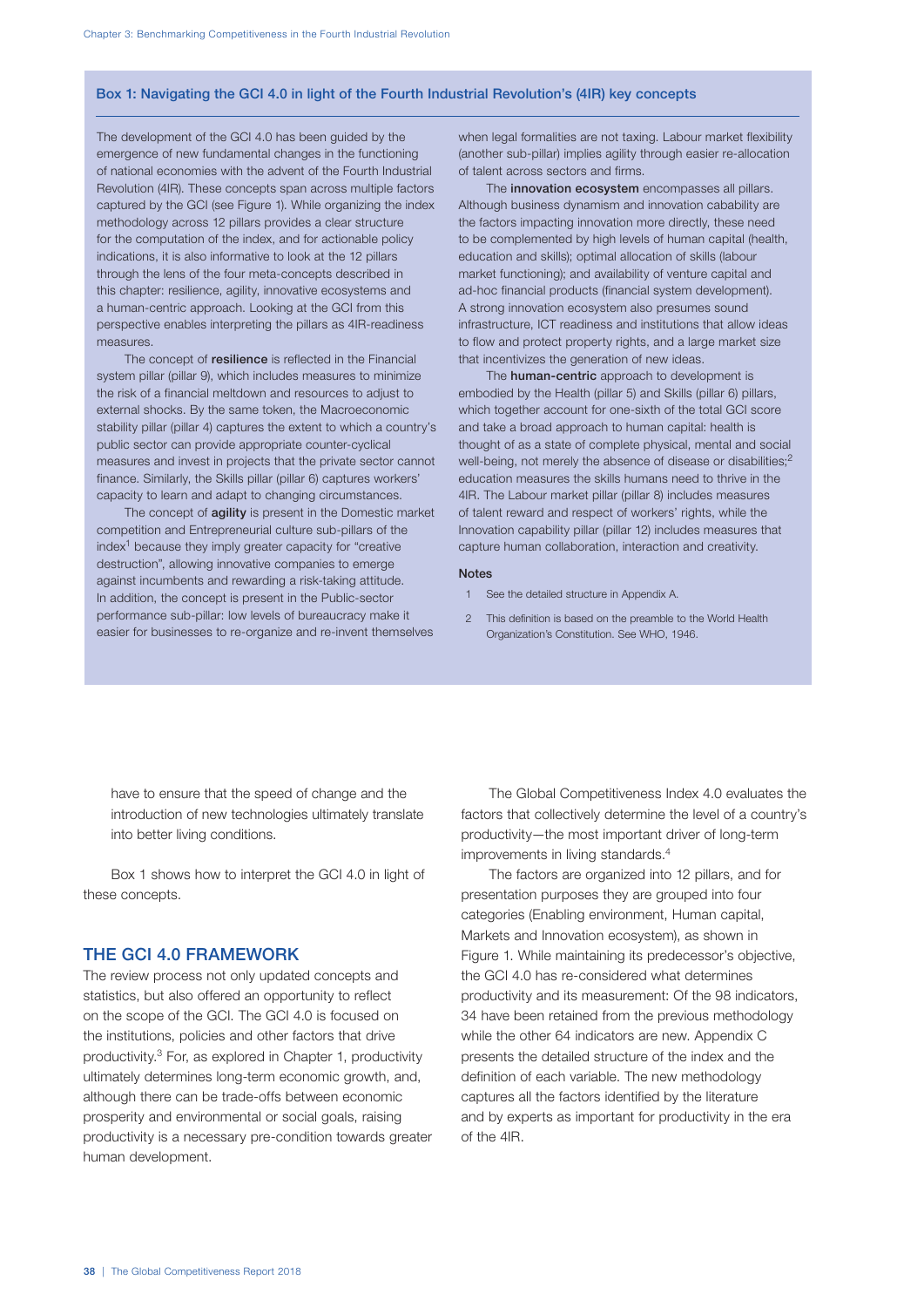# Figure 1: The Global Competitiveness Index 4.0 2018

| <b>Enabling Environment</b>          | <b>Markets</b>                           |
|--------------------------------------|------------------------------------------|
| Pillar 1                             | Pillar 7                                 |
| Ш                                    | Ø,                                       |
| Institutions                         | Product market                           |
| Pillar <sub>2</sub>                  | Pillar <sub>8</sub>                      |
| 듮                                    | $\frac{6}{2}$                            |
| Infrastructure                       | Labour market                            |
| Pillar <sub>3</sub>                  | Pillar 9                                 |
| 业                                    | E.                                       |
| ICT adoption                         | Financial system                         |
| Pillar 4                             | Pillar 10                                |
| $\overline{\mathscr{C}}$             | $\sqrt{2}$                               |
| Macroeconomic stability              | Market size                              |
| Human Capital                        | Innovation Ecosystem                     |
| Pillar 5<br>Health                   | Pillar 11<br>$\Box$<br>Business dynamism |
| Pillar <sub>6</sub><br><b>Skills</b> | Pillar 12<br>Q<br>Innovation capability  |

#### Pillar 1: Institutions

*What does it capture?* Security, property rights, social capital, checks and balances, transparency and ethics, public-sector performance and corporate governance.

*Why does it matter?* By establishing constraints, both legal (laws and enforcement mechanisms) and informal (norms of behaviors), institutions determine the context in which individuals organize themselves and their economic activity. Institutions impact productivity, mainly through providing incentives and reducing uncertainties.<sup>5</sup>

# Pillar 2: Infrastructure

*What does it capture?* The quality and extension of transport infrastructure (road, rail, water and air) and utility infrastructure.

*Why does it matter?* Better-connected geographic areas have generally been more prosperous. Well-developed infrastructure lowers transportation and transaction costs, and facilitates the movement of goods and people and the transfer of information within a country and across borders. It also ensures access to power and water—both necessary conditions for modern economic activity.

#### Pillar 3: ICT adoption

*What does it capture?* The degree of diffusion of specific information and communication technologies (ICTs).

*Why does it matter?* ICTs reduce transaction costs and speed up information and idea exchange, improving efficiency and sparking innovation. As ICTs are general purpose technologies increasingly embedded in the structure of the economy, they are becoming as necessary as power and transport infrastructure for all economies.

# Pillar 4: Macroeconomic stability

*What does it capture?* The level of inflation and the sustainability of fiscal policy (see Box 2 for further explanation).

*Why does it matter?* Moderate and predictable inflation and sustainable public budgets reduce uncertainties, set returns expectations for investments and increase business confidence—all of which boost productivity. Also, in an increasingly interconnected world where capital can move quickly, loss of confidence in macroeconomic stability can trigger capital flight, with destabilizing economic effects.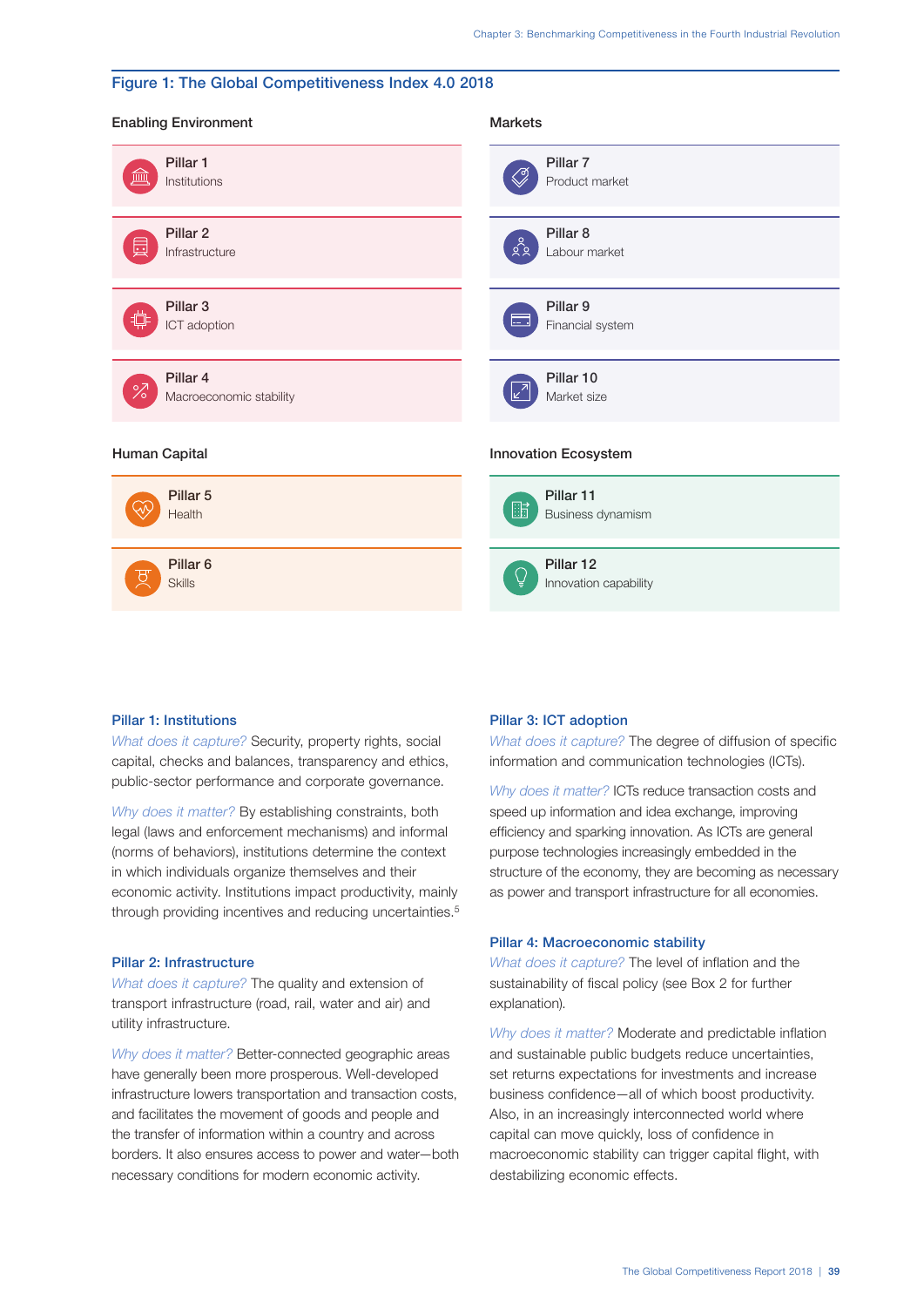#### Box 2: Debt dynamics in the Macroeconomic stability pillar<sup>1</sup>

The Macroeconomic stability pillar (pillar 4) aims to measure the main factors impacting countries' competitiveness via the investment decision channel. It is based on two indicators: Inflation (4.01) and Debt dynamics (4.02). The importance of inflation for economic stability is well grounded in literature and policy—inflation is an explicit target of monetary authorities who aim at keeping it within a certain range (the target of European Central Bank, US Federal Reserve, Bank of Japan and Bank of England is 2%). Debt dynamics aims to approximate the sustainability of public finance. Its computation is relatively complex and requires adopting goalposts that are not fully established in the literature. This box explains its conceptual idea and its implementation in the context of the GCI.

Over the past three decades, economists have been debating whether high public debt matters for economic development. There is consensus that countries cannot sustain unlimited amounts of debt—it would clearly be unsustainable if, for instance, interest payments were to exceed GDP—but there is no consensus on the level of debt at which countries' economies begins to suffer. Some economists believe that negative effects on long-term growth kick in when debt reaches around 100% of GDP.2 Others have found no causal relationship between debt and economic growth,<sup>3</sup> making it hard to define a particular level of debt at which a country's growth would start to decline.

The lack of consensus around the level beyond which public debt becomes too large suggests the need for taking into account other factors. The new indicator draws on the debt dynamic literature<sup>4</sup> and assesses a country's debt change based on four elements:

- Debt-to-GDP levels, to control for the initial level of debt (Source: IMF's *World Economic Outlook*)
- Projected change in debt, to control for how much the debt of a country is growing (Source: IMF's *World Economic Outlook*)
- Country credit ratings, to capture qualitative and confidence aspects (Sources: Fitch, S&P, Moody's)<sup>5</sup>
- A country's development status, based on whether the IMF categorizes it as either "Advanced" or "Emerging/ Developing"

Each country is assigned into a bracket, based on its credit rating, debt level and development status. The Debt dynamics indicator is computed by applying different normalization thresholds according to the bracket to which a country is assigned. Table 2.1 below summarizes the details of the methodology. Within each bracket, the exact score depends on the absolute change in debt level. If there is no change or debt is decreasing, the score is the upper-bound value. If the increase is of 20 percentage points or more, the score is the lower-bound value. Between the extreme values, the score is obtained by interpolation:

score = upper – (upper – lower) 
$$
\times \frac{\text{debt change}}{20}
$$

For example, consider a developing country whose rating is defined as "speculative", the debt-to-GDP ratio is below 50% and the debt change is 20. Based on the methodology detailed in Table 2.1, this country will receive a score of 50. Had the same developing country registered a debt change of 10 its score would have been 55.

This methodology has the merit of incorporating all relevant information in one indicator. However, we acknowledge some limitations that depend on lack of data<sup>6</sup> and definition of thresholds. In particular, because of lack of sufficient data availability, this indicator does not take into account the size and liquidity of public assets. Everything else being equal, the debt of countries with larger and more liquid public assets, should be more sustainable.<sup>7</sup> Although this information is partially reflected in credit ratings, using "net debt" (gross debt minus public assets) would be beneficial. Also, the debt dynamics indicator should consider

#### Table 2.1: Cases for computing Debt dynamics (indicator 4.02) score

| Case                                                                      | Lower and upper bounds used to normalize debt change |
|---------------------------------------------------------------------------|------------------------------------------------------|
| Credit rating "Default"                                                   | $0 <$ Score $<$ 30                                   |
| Credit rating "n/a"-High debt                                             | $30 <$ Score $< 40$                                  |
| Credit rating "n/a"-Low debt                                              | $40 <$ Score $< 50$                                  |
| Credit rating "Speculative" - Developing country - High debt (>60%)       | $30 <$ Score $< 40$                                  |
| Credit rating "Speculative" - Developing country - Low debt (< 60%)       | $40 <$ Score $< 50$                                  |
| Credit rating "Speculative"—Advanced country—High debt (>110%)            | $40 <$ Score $< 50$                                  |
| Credit rating "Speculative" - Advanced country - Low debt (<110%)         | $50 <$ Score $< 60$                                  |
| Credit rating "Investment 2"—High debt (>110%)                            | $60 <$ Score $<$ 70                                  |
| Credit rating "Investment 2"-Low debt (<110%)                             | $70 <$ Score $<$ 80                                  |
| Credit rating "Investment 1"-High debt (>110%)                            | $80 <$ Score $< 90$                                  |
| Credit rating "Investment 1"-Low debt (<110%)                             | $90 <$ Score $< 100$                                 |
| Credit rating "Investment $1"$ – Very low debt ( $\langle 60\% \rangle$ ) | 100                                                  |
|                                                                           |                                                      |

*(Continued)*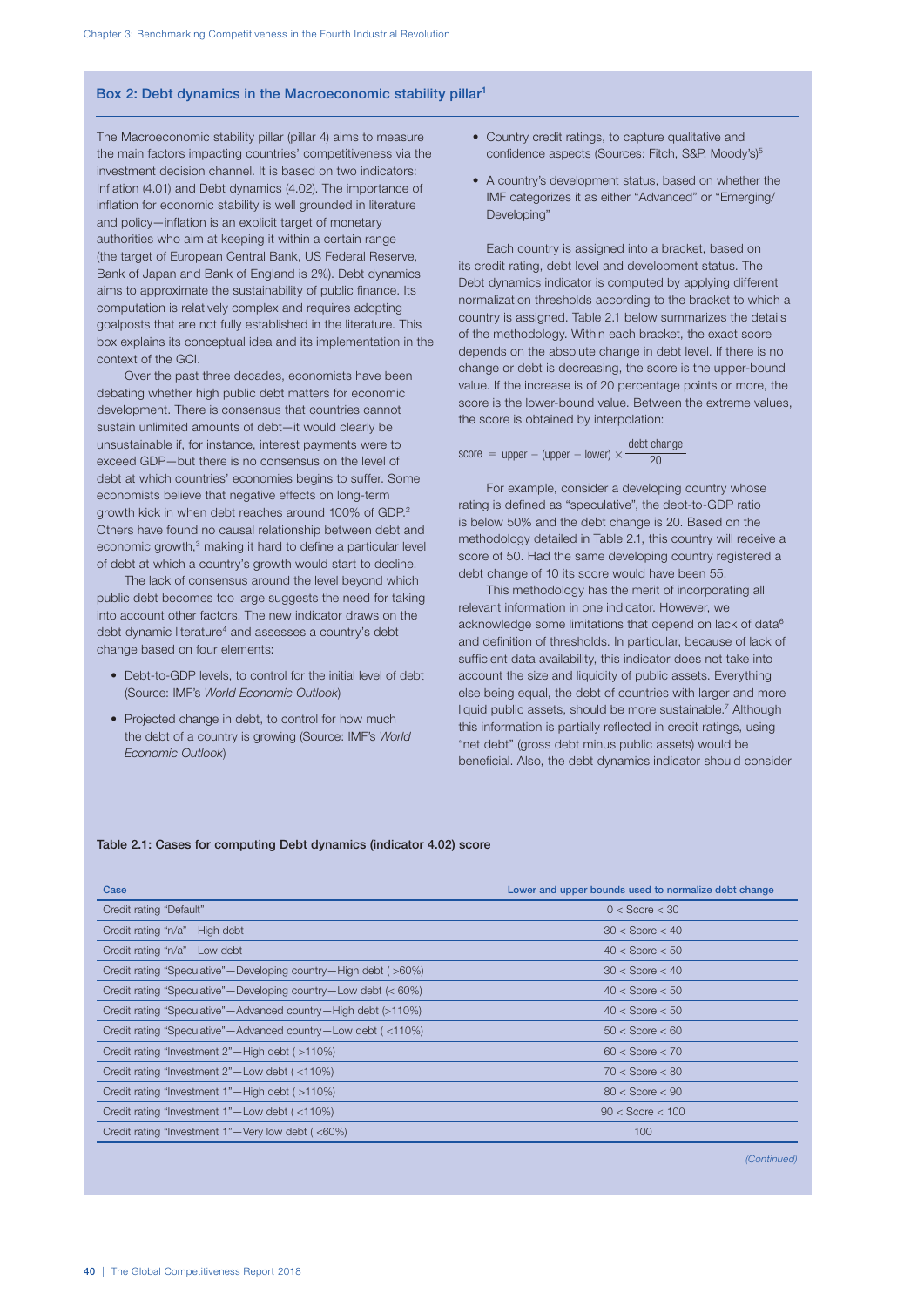# Box 2: Debt dynamics in the Macroeconomic stability pillar1 *(cont'd.)*

the proportion of the debt denominated in foreign currency which raises the risk of an exchange rate depreciation increasing the country's interest's bill, a particular concern for many developing countries<sup>8</sup> –and the proportion of the debt owed to foreigners, which is riskier because governments cannot tax non-citizens.<sup>9</sup> With respect to the definition of thresholds, the empirical evidence on the impact of different levels of debt on its sustainability is inconclusive. As a consequence we base our definition on the statistical distribution of the current cross-country distribution of debt-to-GDP ratio. Given the large confidence intervals in determining thresholds, we have been conservative in calibration, with most countries attaining a score of 30 or higher. As new data and new empirical evidence become available, the methodology will be revised accordingly.

Despite these limitations this indicator provides a practical way to assess a country's fiscal situation more accurately than just its current debt-to-GDP ratio, or a combination of public debt level and budget balance.

#### Notes

1 We would like to thank Ugo Panizza, Professor, International Economics, Pictet Chair in Finance and Development, Graduate Institute of International and Development Studies, Geneva, for his comments and suggestions.

- 2 See, among others, Reinhart and Rogoff, 2010; Kumar and Woo, 2010; Cecchetti, Mohanty and Zampolli, 2011.
- 3 See, for example, Panizza and Presbitero, 2012, or Égert, 2015.
- 4 For a formal definition refer to Escolano 2010.
- 5 The general credit rating for each country is computed as the average of Fitch, Standards and Poor's (S&P) and Moody's credit ratings. A country's rating is considered "investment grade 1" for S&P's grades AAA to A, Moody's grades Aaa to A1, and Fitch's grades AAA to A. A country's rating is considered "investment grade 2" for S&P's grades A- to BBB-, Moody's grades A- to Baa1, and Fitch's grades A- to BBB+. A country's rating is considered "speculative" for S&P's grades BB+ to CCC+, Moody's grades Ba3 to Caa2, and Fitch's grades BBB- to B-. A country credit rating is considered "default" for S&P's grade SD, Moody's grades Caa1 and C, and Fitch's grades CC and RD.
- 6 IMF, *World Economic Outlook* provides information on net debt for 84 countries, and World Bank's *Quarterly Public Sector Debt* database provides information on public debt in foreign currency for 41 economies.
- 7 Notably, the government of Singapore issues bonds that are entirely invested in other assets. Singapore's bonds are issued to develop the domestic debt market rather than to finance the budget deficit.
- 8 Eichengreen, Hausmann and Panizza, 2002.
- 9 Gros, Daniel, 2011.

#### Pillar 5: Health

*What does it capture?* Health-adjusted life expectancy (HALE)—the average number of years a newborn can expect to live in good health.

*Why does it matter?* Healthier individuals have more physical and mental capabilities, are more productive and creative, and tend to invest more in education as life expectancy increases. Healthier children develop into adults with stronger cognitive abilities.

#### Pillar 6: Skills

*What does it capture?* The general level of skills of the workforce and the quantity and quality of education. While the concept of educational quality is constantly evolving, important quality factors today include: developing digital literacy, interpersonal skills, and the ability to think critically and creatively.

*Why does it matter?* Education embeds

skills and competencies in the labour force. Highlyeducated populations are more productive because they possess greater collective ability to perform tasks and transfer knowledge quickly, and create new knowledge and applications.

#### Pillar 7: Product market

*What does it capture?* The extent to which a country provides an even playing field for companies to participate in its markets. It is measured in terms of extent of market power, openness to foreign firms and the degree of market distortions.<sup>6</sup>

*Why does it matter?* Competition supports productivity gains by incentivizing companies to innovate; update their products, services and organization; and supply the best possible products at the fairest price.

#### Pillar 8: Labour market

*What does it capture?* It encompasses "flexibility", namely, the extent to which human resources can be reorganized and "talent management", namely, the extent to which human resources are leveraged.

*Why does it matter?* Well-functioning labour markets foster productivity by matching workers with the most suitable jobs for their skillset and developing talent to reach their full potential. By combining flexibility with protection of workers' basic rights, well-functioning labour markets allow countries to be more resilient to shocks and re-allocate production to emerging segments; incentivize workers to take risks; attract and retain talent; and motivate workers.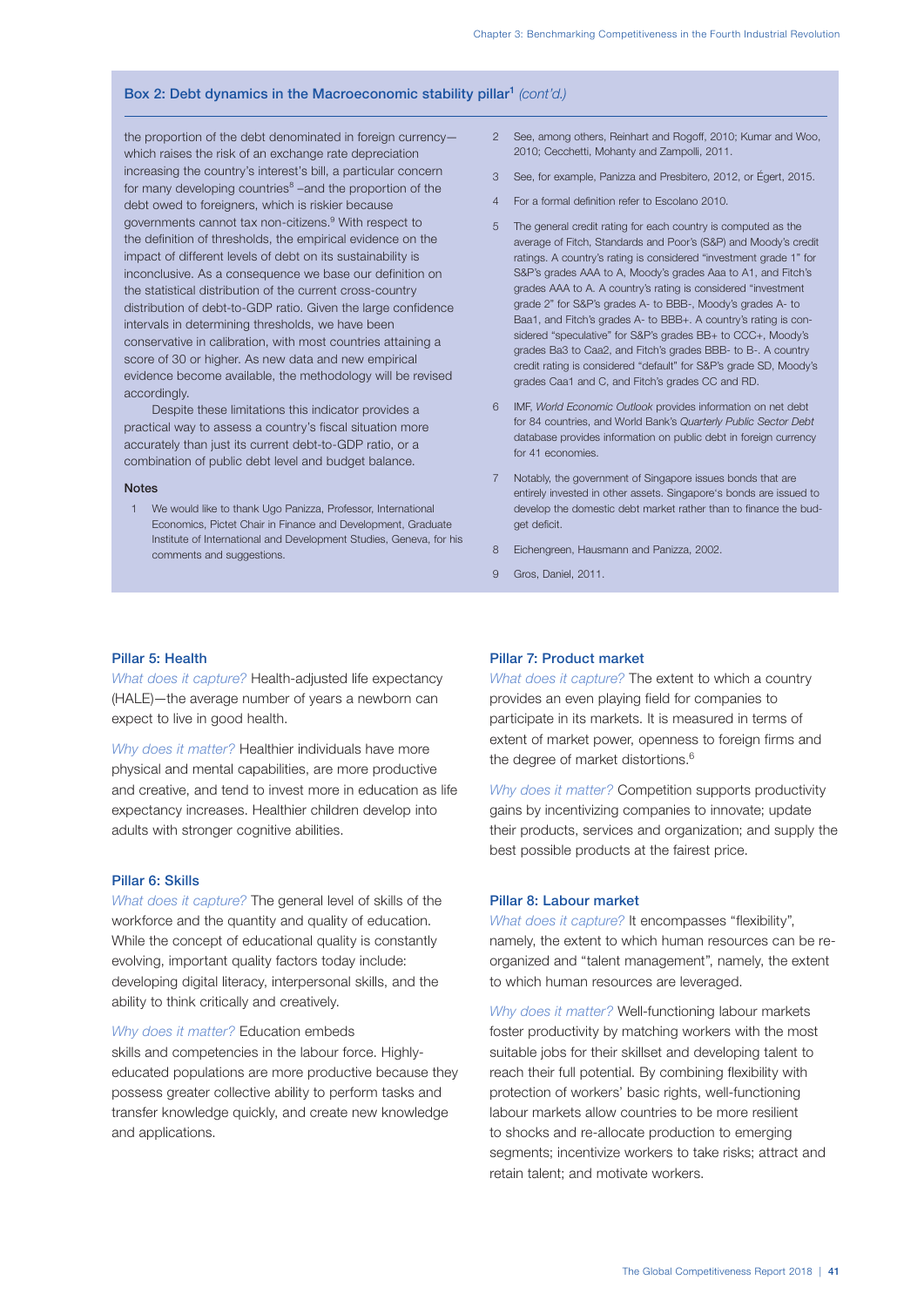# Pillar 9: Financial system

*What does it capture?* The depth, namely the availability of credit, equity, debt, insurance and other financial products, and the stability, namely, the mitigation of excessive risk-taking and opportunistic behavior of the financial system.

#### *Why does it matter?* A developed financial

sector fosters productivity in mainly three ways: pooling savings into productive investments; improving the allocation of capital to the most promising investments through monitoring borrowers, reducing information asymmetries; and providing an efficient payment system. At the same time, appropriate regulation of financial institutions is needed to avoid financial crises that may cause long-lasting negative effects on investments and productivity.

# Pillar 10: Market size

*What does it capture?* The size of the domestic and foreign markets to which a country's firms have access. It is proxied by the sum of the value of consumption, investment and exports.

*Why does it matter?* Larger markets lift productivity through economies of scale: the unit cost of production tends to decrease with the amount of output produced. Large markets also incentivize innovation. As ideas are non-rival, more potential users means greater potential returns on a new idea. Moreover, large markets create positive externalities as accumulation of human capital and transmission of knowledge increase the returns to scale embedded in the creation of technology or knowledge.

#### Pillar 11: Business dynamism

*What does it capture?* The private sector's capacity to generate and adopt new technologies and new ways to organize work, through a culture that embraces change, risk, new business models, and administrative rules that allow firms to enter and exit the market easily.

*Why does it matter?* An agile and dynamic private sector increases productivity by taking business risks, testing new ideas and creating innovative products and services. In an environment characterized by frequent disruption and redefinition of businesses and sectors, successful economic systems are resilient to technological shocks and are able to constantly re-invent themselves.

# Pillar 12: Innovation capability

*What does it capture?* The quantity and quality of formal research and development; the extent to which a country's environment encourages collaboration, connectivity, creativity, diversity and confrontation across different visions and angles; and the capacity to turn ideas into new goods and services.

*Why does it matter?* Countries that can generate greater knowledge accumulation and that offer better collaborative or interdisciplinary opportunities tend to have more capacity to generate innovative ideas and new business models, which are widely considered the engines of economic growth.

# COMPUTATION OF THE GCI 4.0

Of the 98 indicators composing the GCI 4.0 methodology, 44 are sourced from the Forum's Executive Opinion Survey (see Appendix C), and 54 are based on statistics provided by reliable external sources suppliers. The indicators were selected based on four principles. First, they need to adequately capture the concept identified by the review. Second, external statistics have to come from trusted organizations that collect data according to high-quality standards. Third, it must be expected that the data will be updated periodically in the future. Fourth, data must have extensive geographical coverage and be available for at least 75% of the economies covered by the GCI.

As well as redefining concepts and measures, the GCI 4.0 review updated the computation methodology, including how indicators are aggregated, scores are normalized and missing data is treated.

#### Aggregation and weights

The GCI 4.0 computation is based on successive aggregations of normalized scores from indicators (the most disaggregated level) all the way up to the overall GCI score. Pillar and GCI scores are expressed on a 0 to 100 scale and are interpreted as "progress scores", indicating how close a country is to the ideal state.

The overall GCI score is the simple average of the 12 pillars, so each pillar's implicit weight is 8.3% (1/12). The four components presented in Figure 1 (Enabling Environment, Human Capital, Markets and Innovation Ecosystem) are used only for presentation purposes and do not enter into the calculation. The "stage of development"7 weighting scheme from previous versions of the GCI is no longer used. Instead, the same aggregation methodology is now applied to all countries. The rationale is that as the 4IR proceeds, all competitiveness factors will have a similar bearing on countries' competitiveness, regardless of their income levels. Automation will possibly reduce the feasibility of developing a country relying on low labour costs in manufacturing. Rodrik (2015), for example, showed that growth in many developing countries is led by services, while newly industrializing countries start to de-industrialize much earlier than has been the case for Western countries. At the same time, ICTs are reducing information barriers and enabling rapid transfer of ideas, technologies and intangible products across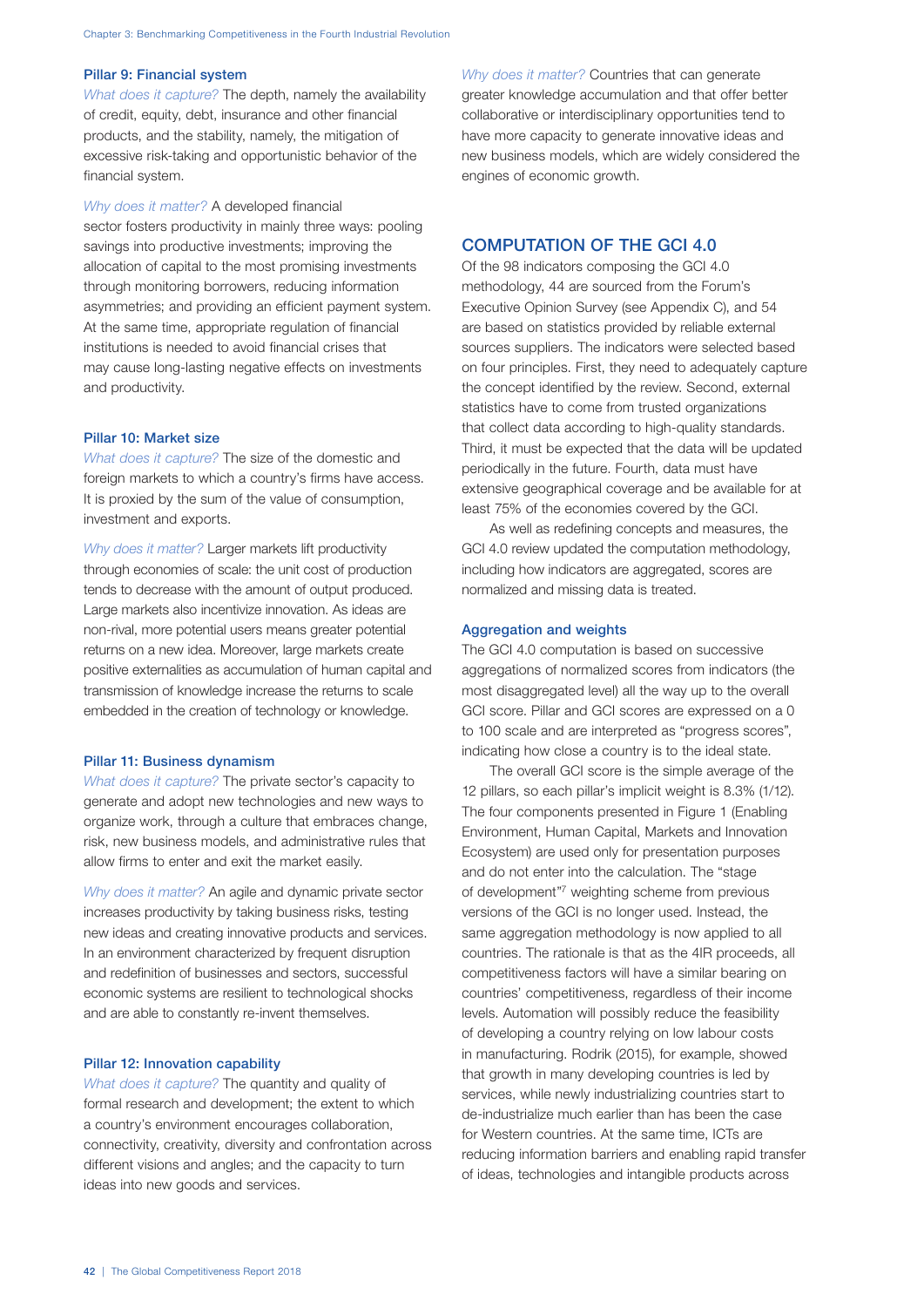#### Box 3: Is the GCI 4.0 a valid measure of productivity? A formal statistical test

We define competitiveness as the set of institutions, policies and factors that determine a country's level of productivity. If the GCI 4.0 is a good measure of competitiveness, then it should be strongly correlated with productivity levels. This analysis provides evidence that it is indeed the case.

If we knew the level of productivity for each country, the test would be simple: we would regress the GCI 4.0 on that measure of productivity and verify that its coefficient is positive and statistically significant. Lacking good measures of productivity levels, economists revert to use productivity growth. Following Solow (1957) they define total factor productivity (TFP) as the portion of GDP growth not explained by inputs of labour and capital, and compute TFP as the difference between GDP growth, the growth rate of capital (times the capital share), and the growth rate of human capital (times the human capital share). However, as we are interested in productivity *level* rather than in productivity *growth* we cannot follow this approach.

Hall and Jones (1999) tried to measure the level of productivity in a large cross-section of countries by subtracting the level of capital and the level of human capital from the level of GDP. That is, assume that the production function takes a Cobb-Douglas form:  $Y_{it} = A_{it} K_{it}^* L_{it}^{T-\alpha}$  where  $Y_{it}$  is GDP for country *i* at time *t*,  $K_{it}$  is the capital stock for country *i* at time *t*,  $L_{it}$  is the level of human capital for country *i* at time *t*, and  $\alpha$  is the capital share (so  $1 - \alpha$  is the labour share). Then we can take logarithms of both sides and get  $ln(Y_{it}) = ln(A_{it}) + \alpha ln(K_{it}) + (1 - \alpha) ln(L_{it})$ . We could find a measure of ln(A<sub>it</sub>) by subtracting  $\alpha$ ln( $K_{it}$ ) + (1 –  $\alpha$ )ln( $L_{it}$ ) from both sides to get ln( $A_{it}$ ) = ln( $Y_{it}$ ) –  $\alpha$ ln( $K_{it}$ ) + (1 –  $\alpha$ )ln( $L_{it}$ ).

However, data limitations prevent us from using this methodology. We have good data on GDP, so the first term can be easily estimated for many countries, but we would also need good measures of each economy's aggregate capital stock and aggregate human capital. This is an almost impossible task, especially because we would need to measure not only the quantity of capital (both physical and human) but also its quality. Some studies have attempted to estimate these measures for a small sample of countries, but the estimates depend on a number of unrealistic assumptions and are not reliable.

The economic growth literature offers a simple alternative that requires only data on GDP: the conditional convergence regression developed by Mankiw, Romer and Weil (1992) and Barro and Sala-i-Martin (1992, 2004). The level of productivity determines the rate of return of an economy, and hence its growth rate; in other words, most growth theories—including the neo-classical growth theories of Solow-Swan or Ramsey-Cass-Koopmans—predict that the productivity level not only determines the *level of income* (as shown in the production function displayed above) but also its *growth rate*. 1

Proceeding in three steps, then, we can derive a statistical theory that will tell us exactly what needs to be tested. First, we start from the fundamental equation of the Solow-Swan theory of growth.<sup>2</sup> According to this theory, the growth of capital stock per person (k) is a function of the saving rate (s), GDP per capita (y), population growth (n) and capital depreciation ( $\delta$ ). Using the Solow -Swan formulation, and recalling that *y = f(k),* this is:

$$
\dot{K}_{it} = S_i f \left( A_{it} K_{it} \right) - \left( n_i + \delta_i \right) \tag{1}
$$

Second, taking a log-linear transformation of equation (1), and using Taylor approximation,<sup>3</sup> we can find that economic growth (GDP growth) is a negative function of the initial level of per capita income (GDP) of a country and its steady-state<sup>4</sup> level of income per capita. This is:

$$
\gamma_{it,t+T} = \beta_0 - \beta_1 \ln(y_{it}) + \beta_2 \ln(y_{it}) + \epsilon_{it} \tag{2}
$$

where  $\gamma_{it+t}$  is the average annual growth rate of GDP per person for country *i* between times *t* and  $t$ +T,  $\gamma_{it}$  is the per capita GDP for country *i* at time t and  $y_i^*$  is the steady-state level of per capita GDP for country *i* and  $\epsilon_{it}$  is an error term. Equation (2) is a conditional convergence regression. It posits that the growth rate of capital per person is a function of the difference between the initial level of income (that is, everything else being equal, poor countries should grow faster, a phenomenon known as the "convergence effect") and the steady-state level of income (that is, holding everything else constant, countries that grow towards a higher target should be growing faster).

Third, we identify a proxy for the steady-state level of income per capita (*y\**). This depends on the theory of growth. Using a Solow-Swan model with a Cobb-Douglas production function (see note 1), constant savings rate *s*, a constant rate of population growth *n* and a constant depreciation rate  $\delta$ , the steady state capital stock is given by  $k_i^* = \left[s_i \frac{Ai}{\delta + n_i}\right]$  $1/(1-\alpha)$ <sup>.</sup>

Consequently the steady state level of GDP per capita is  $y_i^* = A_i^{1/(1-\alpha)} \left[ \frac{S_i}{\delta + n_i} \right]^{\alpha/(1-\alpha)}$ .

Taking logs, we obtain:

$$
\ln(y_i^*) = \frac{1}{1-\alpha} \ln(A_i) + \frac{\alpha}{1-\alpha} \ln(\frac{S_i}{\delta + \eta_i})
$$
\n(3)

Hence, plugging (3) into (2) and replacing A with GCI we have:

$$
\gamma_{it,t+T} = \beta_0 - \beta_1 \ln(y_{it}) + \tilde{\beta}_2 \ln(A_i) + \tilde{\beta}_2 \frac{\alpha}{1-\alpha} \ln(\frac{S_i}{\delta + n_i}) + \epsilon_{it}
$$
\n(4)

*(Continued)*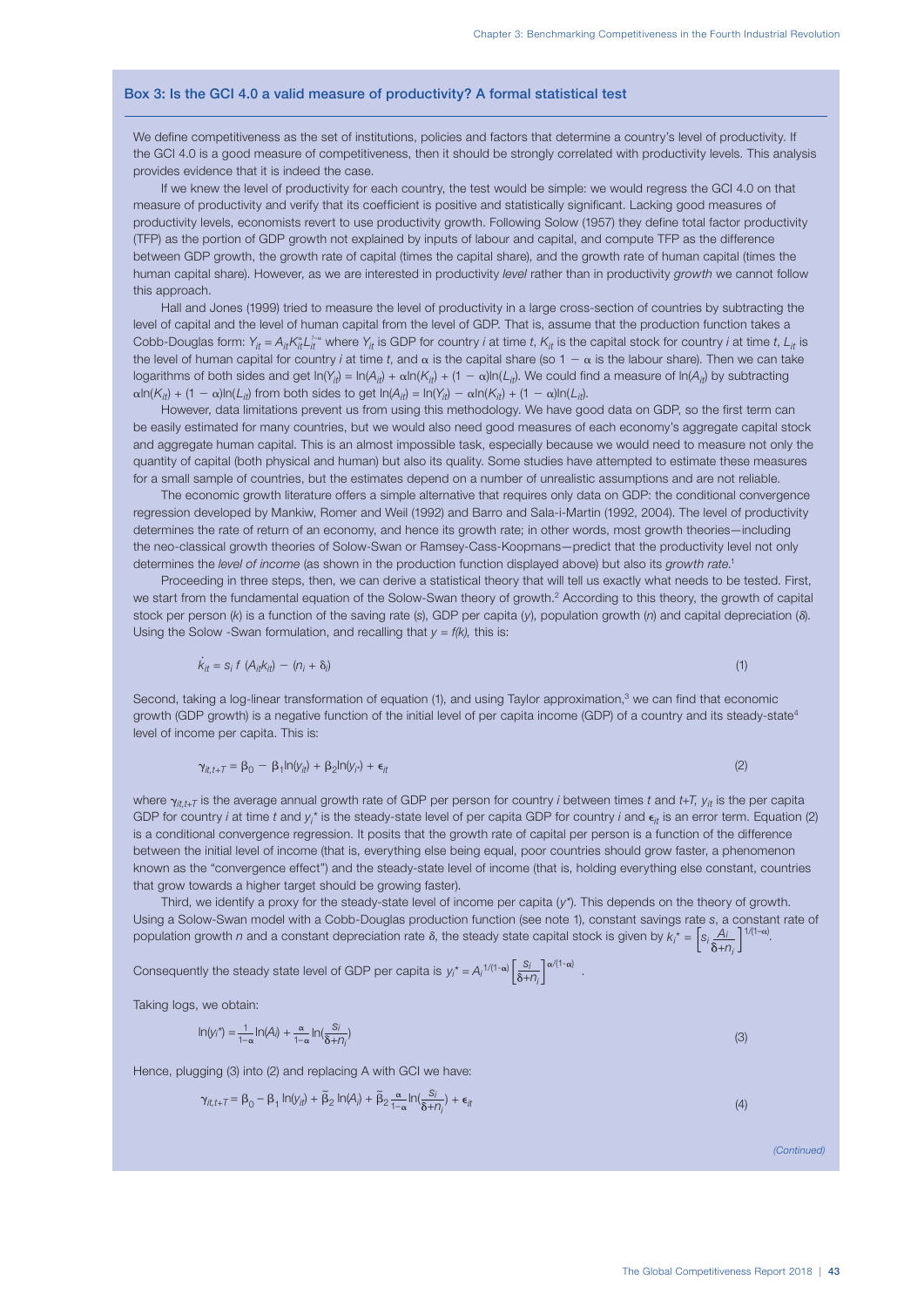#### Box 3: Is the GCI 4.0 a valid measure of productivity? A formal statistical test *(cont'd.)*

# Where:  $\widetilde{\beta} = \beta_2 \times \frac{1}{1-\alpha}$

Equation (4) says that the growth rate of GDP per capita is a (negative) function of the initial level of per capita GDP and a positive function of the level of productivity. It is also a positive function of the savings rate and a negative function of the depreciation rate and the rate of population growth. Ignoring any of these terms would bias our estimates if the ignored terms are correlated with the right hand side variables. However, the consumption literature shows that the savings rate is uncorrelated with income. The population growth rate is slightly negatively related to income (population growth is the sum of fertility minus mortality, or births minus deaths, and net migration; rich countries have lower fertility but also lower mortality, or larger life expectancy, and larger migration rates). Hence we believe that omitting  $\beta_2 \frac{\alpha}{1-\alpha} \ln(\frac{S_1}{S_2})$ rates). Hence we believe that omitting  $\beta_2 \frac{\alpha}{1-\alpha} \ln(\frac{S_i}{\delta + \eta_i})$  and putting it in the error  $\tilde{B}_n$  and estimate the equation: term should not bias our estimates of  $\beta_1$  and  $\beta_2$ , and estimate the equation:

$$
\gamma_{it,t+T} = \beta_0 - \beta_1 \ln(y_{it}) + \widetilde{\beta}_2 \ln(A_i) + w_{it}
$$
\n(5)

Equation 5 says that the growth rate of GDP per capita between time *t* and time *t*+T is a negative function of the initial level of GDP per capita and a positive function of productivity. Notice that to estimate this growth equation we need to hold constant both ln( $y_{it}$ ) and ln(A<sub>i</sub>). If we omit ln(A<sub>i</sub>) and this term turns out to be correlated with ln( $y_{it}$ ), then our estimates of  $\beta_1$  will be biased towards zero. Similarly, if we regress growth on In(A<sub>i</sub>), ignoring In(y<sub>it</sub>), we will also tend to find that  $\beta_2$  is biased towards zero. The correct equation is, therefore, a bivariate regression where both ln(A<sub>i</sub>) and ln( $y_{i\bar{t}}$ ) are held constant.

If, as we claim, the GCI estimate for country *i* is a good proxy for *Ai* , when we substitute the GCI for *Ai* in equation (5), we get:

$$
\gamma_{it,t+T} = \beta_0 - \beta_1 \ln(y_{it}) + \widetilde{\beta}_2 \ln(GCl_i) + w_{it}
$$
\n(6)

Hence, if the GCI is a good proxy for the level of productivity, then when we regress the growth rate of GDP per capita between *t* and *t+T* on the level of GDP per capita at time *t* and the GCI, we should get a negative coefficient on the initial level of GDP and a positive one on the GCI.

We apply this test for the period 1998 to 2018<sup>5</sup> by running the following regression:

$$
\frac{\Delta \log (GDPpc)_{i,1998-2018}}{20} = \beta_0 - \beta_1 \log GDPpc_{i,1998} + \tilde{\beta}_2 \log GCl_{i,2018} + \mu_{i,}
$$
\n(7)

Where  $\frac{\Delta$ log (*GDPpc*)<sub>i,1998–2018</sub> is the annual growth rate in each country *i*<sup>c</sup> computed as the difference in log GDP per capita (PPP terms) between 1988 and 2018, logGCI is the log in the index score for the year 2018, and logGDPpc is GDP per capita in PPP terms in 1988.

If we are correct, we should find  $\tilde{\beta}_2$  to be positive and  $\beta_1$  to be negative.

Table 3.1 reports the results of the estimation of equation (7) with the ordinary least squares. We find that the coefficient on the log of GCI is 0.0969 with a standard error of .015 and a t-statistic of 6.42, while the coefficient on the log of the initial (i.e. 1988) level of income is –0.37 with a standard error of 0.002 and the t-statistic is –9.04. Both achieve a significance level of 99%. This validates our hypothesis: the GCI is indeed highly correlated to productivity.

#### Table 3.1: GCI and productivity test result

| <b>Dependent variable</b>   | Annual GDP growth between 1998 and 2018 |
|-----------------------------|-----------------------------------------|
| Log (GCI 4.0, 2018)         | $0.0969***$                             |
|                             | (0.015)                                 |
| Log (GDP per capital, 1998) | $-0.0186***$                            |
|                             | (0.002)                                 |
| Constant                    | $-0.205***$                             |
|                             | (0.046)                                 |
| <b>Observations</b>         | 137                                     |
| R-squared                   | 0.489                                   |

Note: Cross-section OLS (Ordinary Least Square) regression estimated with robust standards of error. Observations correspond to the countries covered by the GCI. In addition, \*\*\* denotes p-value < 0.01. Standards of error are in parentheses.

*(Continued)*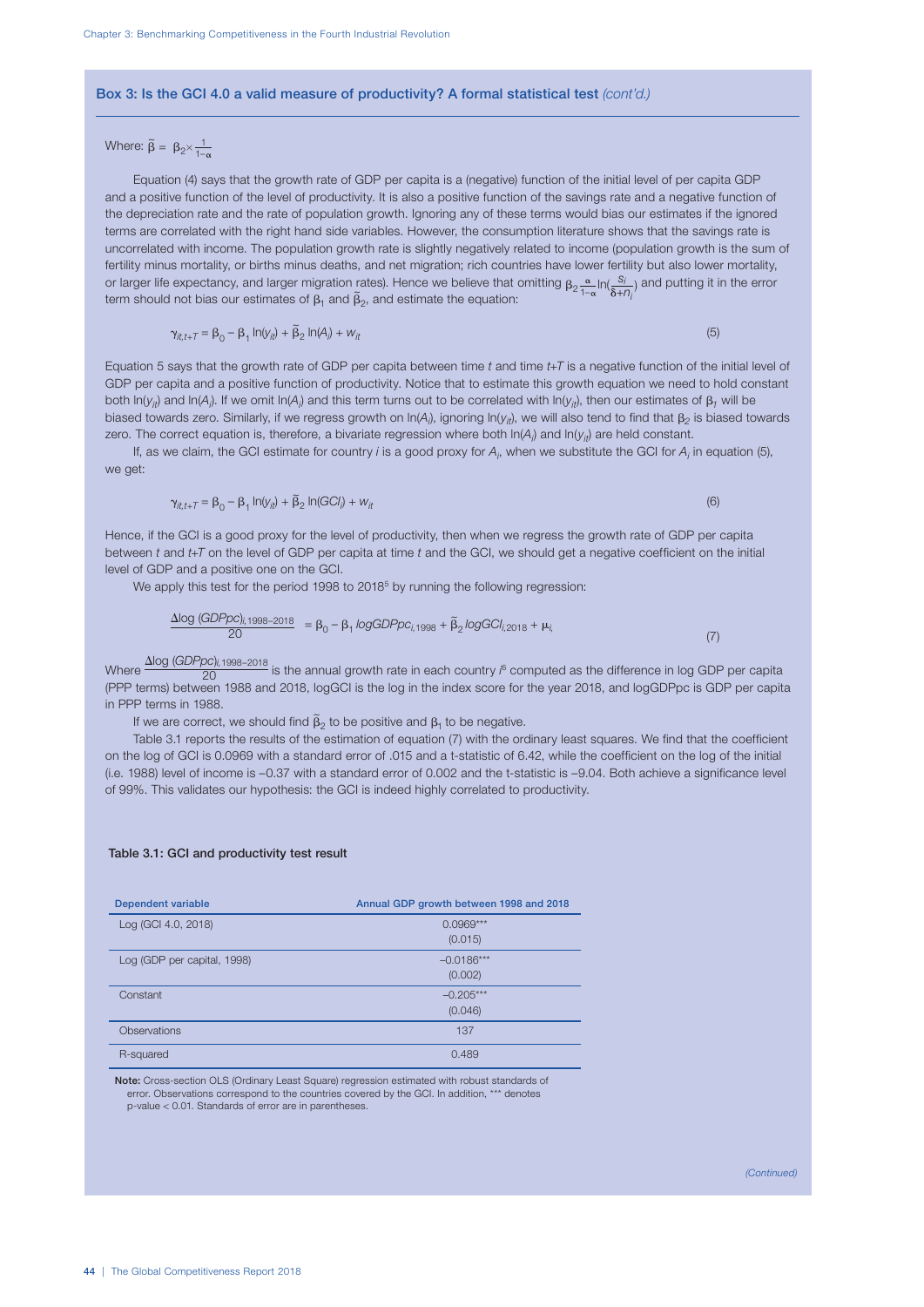# Box 3: Is the GCI 4.0 a valid measure of productivity? A formal statistical test *(cont'd.)*

To visualize these results in a graph, we can plot the partial correlation between the net growth<sup>7</sup> and the GCI, which is the growth rate netted out of the convergence factor. Figure 3.1 shows that there is a strong correlation between the GCI and the net growth rate, providing a visual demonstration of the statistical test provided above.



#### Figure 3.1. Correlation between GCI 4.0 and net growth rate

#### Notes

- 1 In both Solow-Swan and Ramsey growth models the growth rate depends on A. In fact, with Cobb-Douglass production function,  $y = Ak^{\alpha}$ , and  $\dot{y} = (1 - \alpha)g + \alpha \dot{k}$  where g is the growth rate of A,  $\alpha$  is the capital share and is  $k_{it} = sA_{it}k_{it}^{\alpha} - (n + \delta)$ .
- 2 We could also use the Ramsey-Cass-Koopmans theory as a guide. As shown by Barro and Sala-i-Martin (1992) and Barro and Sala-i-Martin (2004) Chapter 2 and Chapter 12, the end result is identical although the derivation is a bit more complicated.
- 3 For a derivation refer to Barro and Sala-I-Martin, 1992; and Barro-Sala-i-Martin, *Economic Growth*, second edition, MIT Press, 2004, p. 57.
- 4 The steady state is a situation in which the growth of capital per unit of effect labor is 0(*k ·* ) and exogenous variables grow at a constant rate. The steady-state level of per capita GDP is, in a way, the target towards which the economy is going.
- 5 For 2017 and 2018 data we use IMF estimates.
- 6 *i* corresponds to 137 country observations available for the GCI 2018; GDP per capita data is obtained from *IMF Word Economic Outlook 2018*, April edition.
- Technically the net growth rate is computed as: net growth =  $\frac{\Delta \log (GDPpc)_{i,1998}-2018}{20} \beta_1 logGDPpc_{i,1998} + \hat{\beta}$ , where  $\hat{\beta}$  is the  $20$ estimated parameter obtained from regression (5).

the globe, opening new opportunities for developing economies. Drawing from these learnings the GCI 4.0 is less prescriptive about the path to prosperity, rewarding countries that leapfrog, and penalizing those that neglect any aspect of competitiveness, regardless of their stage of development.

#### Normalization of scores

The normalization of all 98 individual indicators in the GCI 4.0 is based on a min-max approach. Each indicator's value is converted into a unit-less "progress score" ranging from 0 to 100. These normalized scores are then combined to produce pillar and index scores. Formally, we have:

$$
score_{1c} = \left(\frac{value_{1c} - wp_i}{frontier_i - wp_i}\right) \times 100,
$$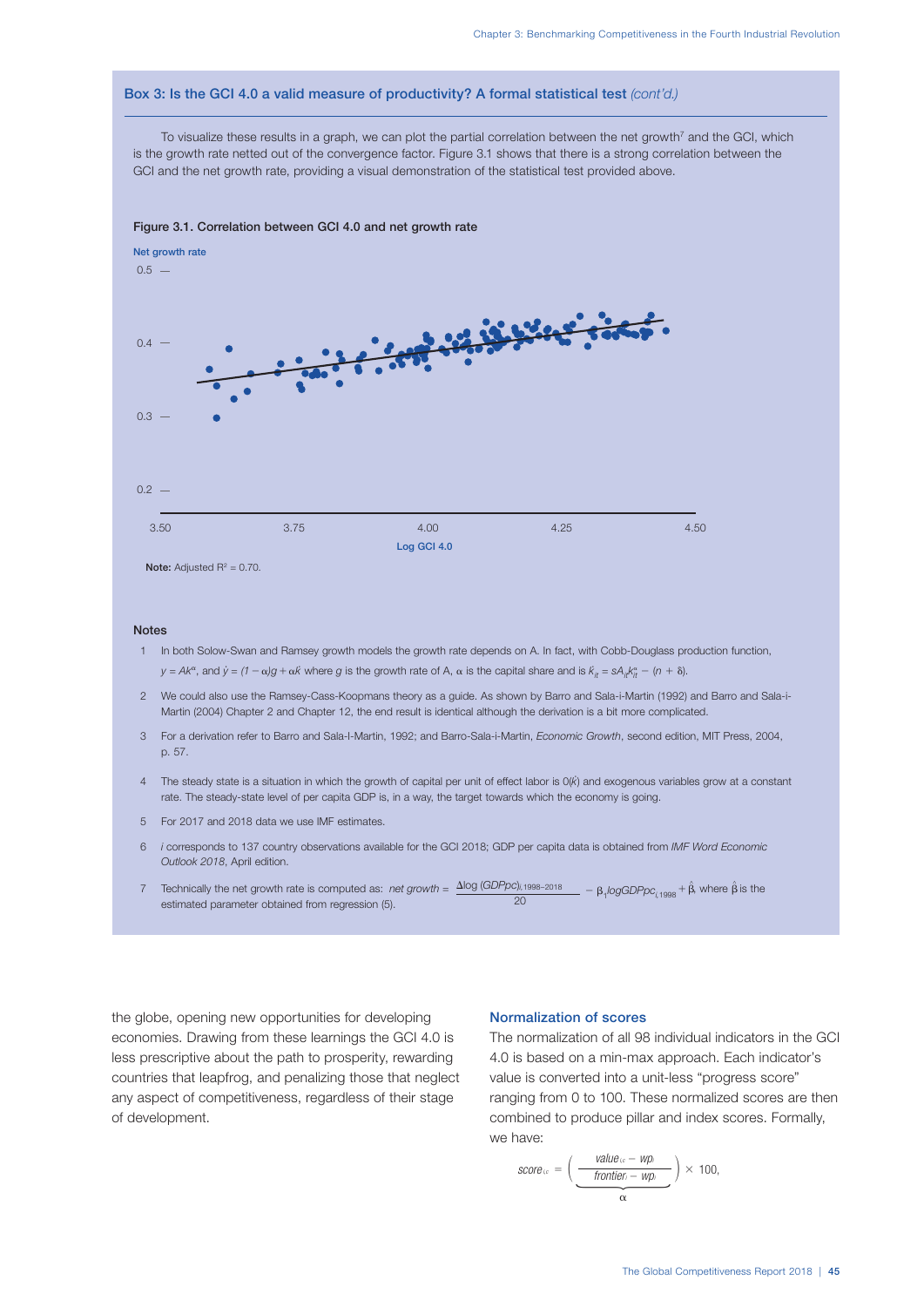where *value*<sub>ic</sub> is the raw value of country *c* for indicator *i*; *wpi* (worst performance) is the value at, or below which the score is 0; and *frontier<sub>i</sub>* is the value corresponding to the ideal value at or above which the score is 100. Depending on the indicator, this may be a policy target or aspiration, the maximum possible value, or a number derived from statistical analysis of the distribution (90th or 95th percentile). If a value is below the worst performance, its score is 0; if a value is above the frontier value, its score is capped at 100.

In the case of indicators where a higher value corresponds to a worse outcome (e.g. Terrorism incidence to power losses), the normalized score becomes 100  $\alpha$ , so 100 always corresponds to the ideal outcome.

The "progress score" shows the level attained by a country in any given year with respect to the frontier set in the 2018 edition, and it informs on how a country moves towards or away from the frontier over time. Table 2 in Appendix C reports the wp*<sup>i</sup>* and frontier*<sup>i</sup>* scores.

#### Imputation

In the GCI 4.0 methodology, the missing data points are imputed.8 Approximate estimates are preferred to missing values because, in arithmetic means, the number of indicators included implicitly defines the weight of each indicator. Consequently, imputation avoids assigning greater weight to available indicators in a category that contains missing values. It is also hoped that this approach will encourage the production of reliable statistics.

The imputation method for each indicator is based either on econometric models or on the performance of peer countries.<sup>9</sup> Imputation estimates based on regression methods correspond to the predicted value of a cross-country ordinary least-squared regression using an indicator-specific set of regressors. These are selected based on their correlation with the nonmissing values of the dependent variable. Peer country imputation consists of using the average score of a peer group to fill in missing values of countries in that group for a specific indicator. Imputed values are used for the purpose of the computation but are not ranked and not reported in the ranking tables. Imputed values and description of the imputation method for each indicator are provided in Table 1 of Appendix C.

As a result of these conceptual, statistical and methodological updates, the GCI 4.0 is an improved measure of countries' productivity levels. Statistical evidence of the soundness of the GCI as a productivity measure is provided in Box 3.

# **NOTES**

- 1 See World Economic Forum, 2017, pages 359–360.
- 2 This idea incorporated the concept of hysteresis (see for instance Dixit, 1992).
- 3 This definition can be considered an extension of Hall and Jones's idea of social infrastructure: "Our hypothesis is that differences in capital accumulation, productivity, and therefore output per worker are fundamentally related to differences in social infrastructure across countries. By social infrastructure we mean the institutions and government policies that determine the economic environment within which individuals accumulate skills, and firms accumulate capital and produce output".
- 4 Economic literature recognizes productivity (total factor productivity) as the main factor explaining income differences across countries and growth perspectives. See Mankiw, Romer and Weil, 1992; Hall and Jones, 1999; Barro, 1996; and OECD, 2016.
- 5 For a detailed and comprehensive literature review of the empirical literature underpinning the selection of indicators for the GCI 4.0, refer to World Economic Forum, 2015.
- 6 We focus on the distortionary effect of taxes on productivity rather than their redistribution effect.
- 7 The previous GCI methodology applied different weights to different factors to countries according to income per capita and mineral exports. For more details refer to *Global Competitiveness Report, 2017–2018*, pp. 320–322.
- 8 Missing values in the "Railroad density" and "Liner shipping connectivity index" indicators are not imputed when a country has strategically decided not to develop a railroad network or is landlocked, respectively.
- 9 Peer groups of countries are defined in terms of the combination of their region and income level. The income levels are low income, upper-middle income, lower-middle income, and high income, and are based on World Bank's classification. Regions are: South Asia, Europe, Middle East & North Africa, Sub-Saharan Africa, Latin America & Caribbean, Eurasia, East Asia & the Pacific, and North America, and are based on the IMF's classification.

# **REFERENCES**

- Abdih, Yasser and Stephan Danninger, *Understanding U.S. Wage Dynamics*, IMF Working Paper 18/138, International Monetary Fund, 2018.
- Baharumshah, Ahmad Zubaidi, Siew-Voon Soon and Evan Lau, "Fiscal sustainability in an emerging market economy: When does public debt turn bad?," *Journal of Policy Modeling*, vol. 39, no. 1, 2017, pp. 99–113.
- Barro, Robert J. *Determinants of Economic Growth: A Cross-Country Empirical Study*, MIT Press, 1996.
- Barro, Robert J. and Xavier I. Sala-I-Martin, *Economic Growth,* 2nd edition, MIT Press, 2004.
- ———, "Convergence", *Journal of Political Economy*, vol. 100, no. 2, 1992, pp. 223–251.
- Cecchetti, Stephen, Madhusudan Mohanty and Fabrizio Zampolli, *The real effects of debt*, BIS Working Papers 352, Bank for International Settlements, 2011.
- Dembiermont, Christian, Michela Scatigna, Robert Szemere and Bruno Tissot, *A new database on general government debt*, Bis Quarterly Review, 2015, https://www.bis.org/publ/qtrpdf/r\_qt1509g.htm.
- Dixit, Avinsh, "Investment and Hysteresis", *Journal of Economic Perspectives*, vol. 6, no. 1, 1992, pp. 107–132.
- Égert , Balázs, "Public debt, economic growth and nonlinear effects: Myth or reality?", *Journal of Macroeconomics*, vol. 43, no. C, 2015, pp. 226–238.